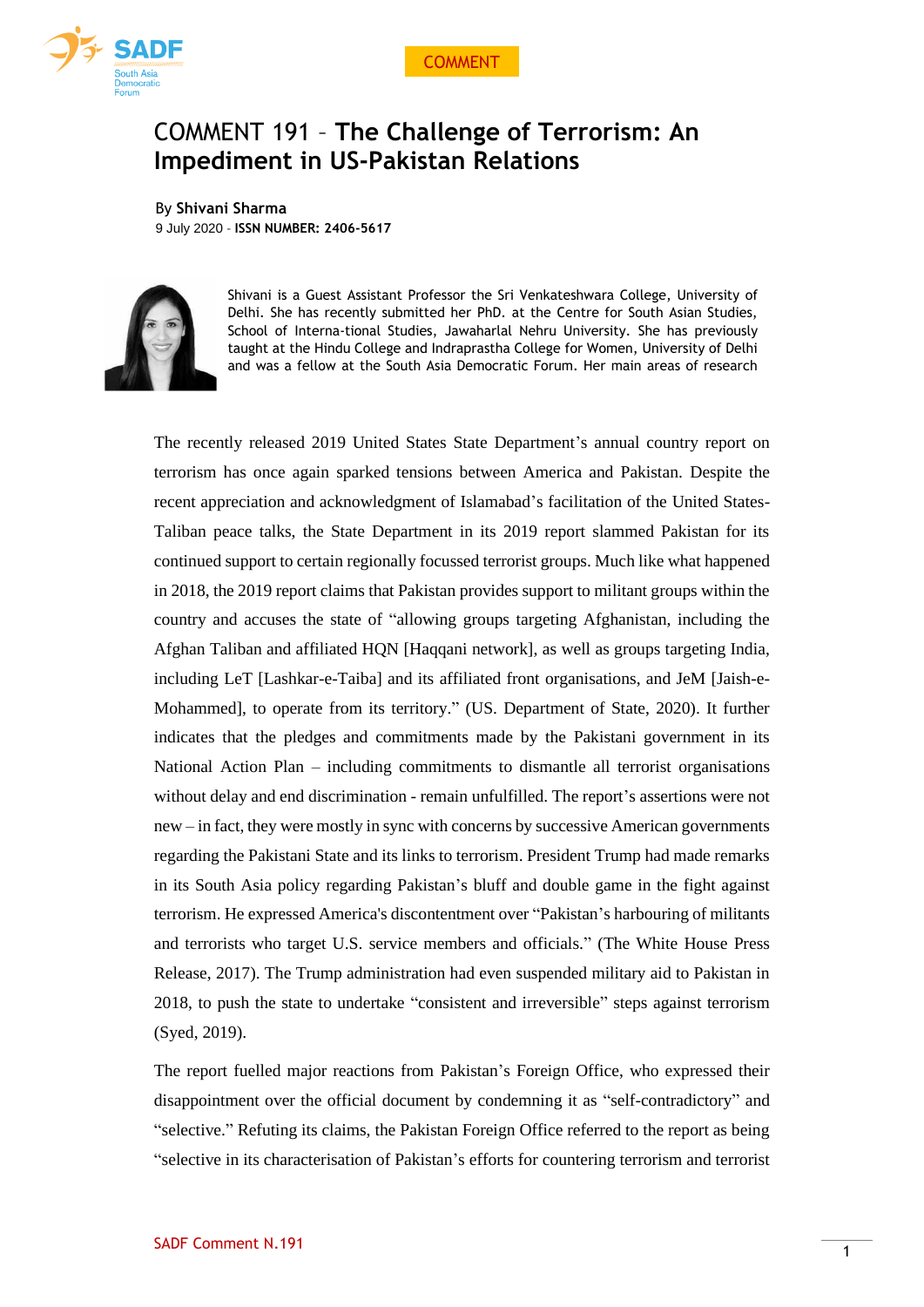# COMMENT



financing and rejects any insinuation about providing any safe haven." (Baabar, 2020). Pakistan has long maintained that the state has suffered enough while fighting terrorism on behalf of the United States, having endured more than \$123 billion in economic losses, and 75000 casualties (PTI, 2018).

U.S.-Pakistan relations, especially in the last two decades, have been deeply influenced by the issues of Afghanistan and counterterrorism. Having promised unstinted support to the United States in their fight against terrorism, Pakistan's dubious and half-hearted policy approaches have remained a major irritant in the relationship between the two countries. Successive governments and U.S. policymakers have repeatedly raised concerns over Pakistan's involvement in aiding, abetting, harbouring, and supporting militant and terrorist groups within its country - thus greatly hampering US missions and efforts in Afghanistan. For instance President Obama recognised - in his administration's revised strategy on Afghanistan - that America's success in that country is inextricably linked to a strong partnership with Pakistan, and that the US will remain unsuccessful in defeating militant infrastructures in Afghanistan as long as those terrorist groups enjoy sanctuaries across the border (The White House Press Release, 2009).

Pakistan's strategy of using proxy forces has remained a major policy instrument used by the state, to meet its strategic and security goals in the region. Pakistan's participation in the US-led global war on terrorism was based on what Christophe Jaffrelot refers to as a long-shared "security-oriented, clientelist" relationship between the two countries - based on a reciprocal exchange of favours and mutual dependence (Jaffrelot, 2016). Pakistan's participation in the war was mainly guided by the state's interest in reviving its economy and safeguarding critical concerns such as drawing international attention towards the Kashmir issue and securing its nuclear assets.

Therefore, despite having joined the war efforts, Pakistan did not completely break its ties with militant groups. Instead, the state practiced a selective securitization process. It defined its relationship with militant groups according to their strategic relevance tightening pressure on groups whose objectives were out of sync with the military's perception of national interest, while protecting others who helped meet strategic interests in the region (vis-á-vis the Indian State). Categorising militant outfits in terms of 'bad jihadis' and 'good jihadis', the Pakistani state cooperated with Americans in targeting Al-Qaeda and other foreign forces which US policymakers were most interested in capturing - while maintaining their protection of Afghan proxy groups (the Afghan Taliban and the Haqqani network). This protection was expressed by supporting those seeking safe hideouts against the United States operations in Pakistan's federally administered tribal areas. Other, indigenous Kashmir-based militant groups were also shielded from the wrath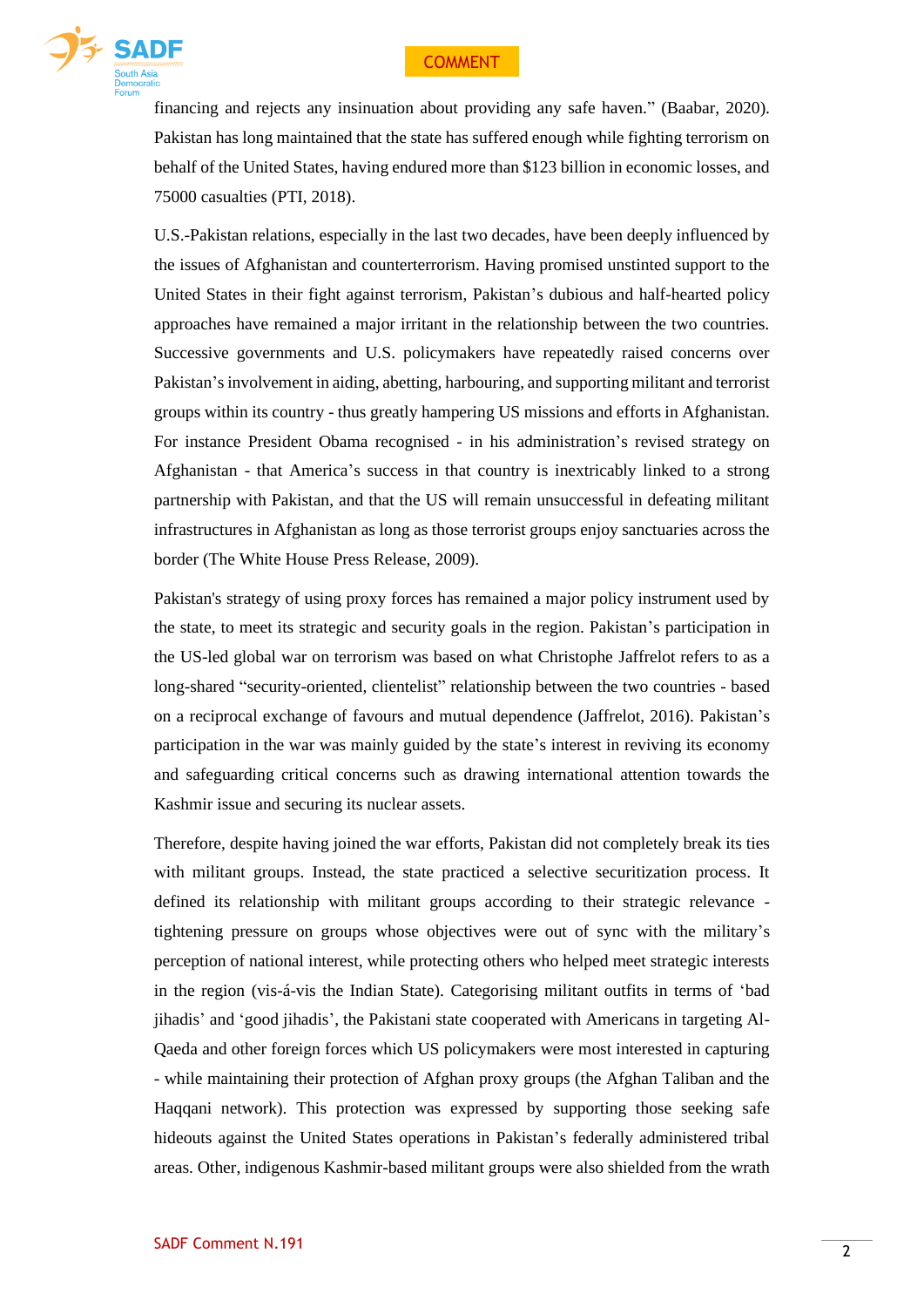# COMMENT



of Islamabad's counter-terrorism operations. Furthermore, while being selective and discriminatory in its categorisation of militant groups, the Pakistani state deliberately remained oblivious to the growing ideological and operational interlinkages between different militant groups. Pro-state, indigenous militant groups supported displaced, foreign terrorist organisations and helped them regroup and re-organise within Pakistan's tribal areas - some even joined the broader global movement of Jihad against the West.

Pakistan's support for Afghan proxy groups, who continued to protect Al-Qaeda, had a significant impact on America's strategic mission in Afghanistan. The (state sponsored) Haqqani network's incessant attacks on American interests within Afghanistan have remained a major source of friction in the relationship between the US and Pakistan. Notwithstanding America's criticism of the group, Pakistan's inner establishment continues to "view Haqqani network as a useful ally and proxy force to represent its interests in Afghanistan" and conveniently keeps the insurgent organisation outside the purview of a security threat (Combating Terrorism Centre Report, 2011). Though Pakistan has long denied maintaining relations with the Afghan Taliban, some leaders have been vocal regarding the state's support to militant groups. Making a significant departure from the Pakistani government's official position, Sartaj Aziz - a top adviser on foreign affairs under the then Pakistan PM Nawaz Sharif's government - openly admitted to the presence of Taliban leadership members within Pakistan as well as to the leverage the state has on the group. He stated that "We have some influence on them because their leadership is in Pakistan, and they get some medical facilities, their families are here." (Iyengar, 2016). In another instance, in one of the documents revealed by the Washington Post regarding Afghanistan, Ryan Crocker - the U.S. ambassador to Pakistan (2004-2007) - recounted a conversation with General Ashfaq Kayani (the then Pakistan's Intelligence Chief) regarding the Taliban in which the General did not hesitate to explain Pakistan's support for the Taliban and remarked:

"You know, I know you think we are hedging our bets. You are right, we are because one day you will be gone again, it will be like Afghanistan the first time, you will be done with us, but we are still going to be here because we can't actually move the country. And the last thing we want with all our problems is to have turned the Taliban into a mortal enemy, so yes, we are hedging our bets." (Whitlock, 2019).

Pakistan's involvement in the sheltering of militant groups is an open secret. However, the state was placed on an international monitoring body's – the Financial Action Task Force - 'grey list' in June 2018 for issues related to money laundering and terrorism financing. Pakistan's listing can be seen within the larger picture of U.S.-Pakistan relations, an antic used by Americans so as to pressurise Pakistan to cease its support for terrorist groups or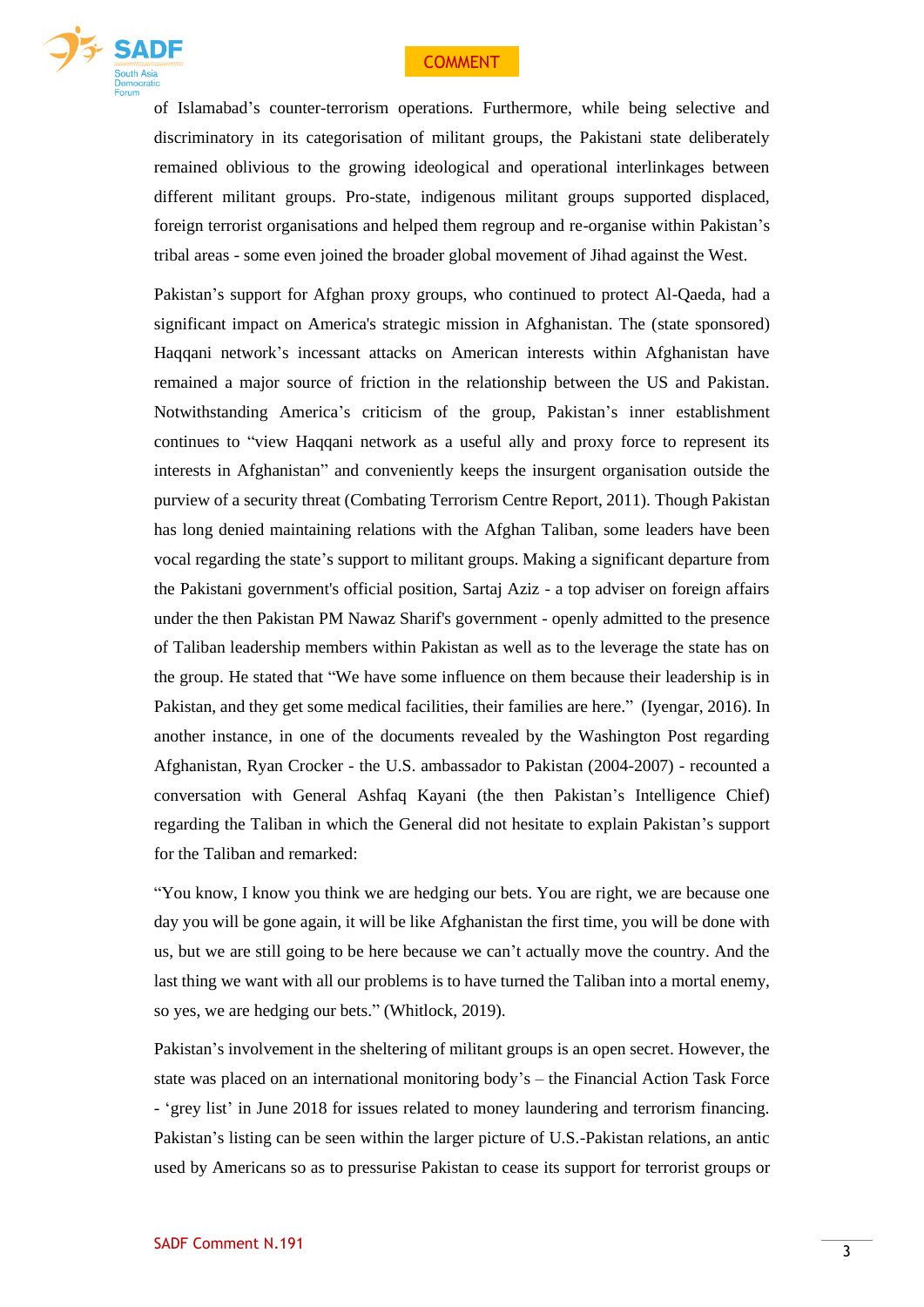# **COMMENT**



be placed on a 'blacklist' with strict banking and international finance-related sanctions. The issue of terrorism remains central in the relationship between the US and Pakistan. Desiring a relationship based on mutual respect, interests, and benefits, Pakistan maintains that the state has immensely contributed and fought together with the United States to degrade and diminish the terrorist organisations that perpetrated the horrific 9/11 attacks. Pakistan's Foreign Minister Shah Mahmood Qureshi professed that 'for too long, Pakistan-U.S. relations have remained hostage to the Afghan issue' and that it should be 'larger than Afghanistan and counter-terrorism' (CSIS, 2020). Pakistan also claims that it has fought and eradicated the menace of terrorism on its soil. In order to affirm its commitment and protect its international image, the state indicted LeT co-founder Hafiz Mohammad Saeed, the chief of Jamaat-ud-Dawa, for two terror financing cases in the Punjab province - and sentenced the mastermind behind the Mumbai attacks to 11 years in prison (PTI, 2020). However, this was not the first time that Saeed was prosecuted - he has been in the past arrested and then released. Moreover, the Pakistani state has made no efforts to prosecute other terrorist leaders who continue to reside in Pakistan under state protection. However, as new developments are taking shape in the region in terms of a withdrawal of American forces and an Afghan peace and reconciliation process, it will be significant to watch how far the Pakistani state be willing to stick with its commitment to eradicate militant infrastructures from the country.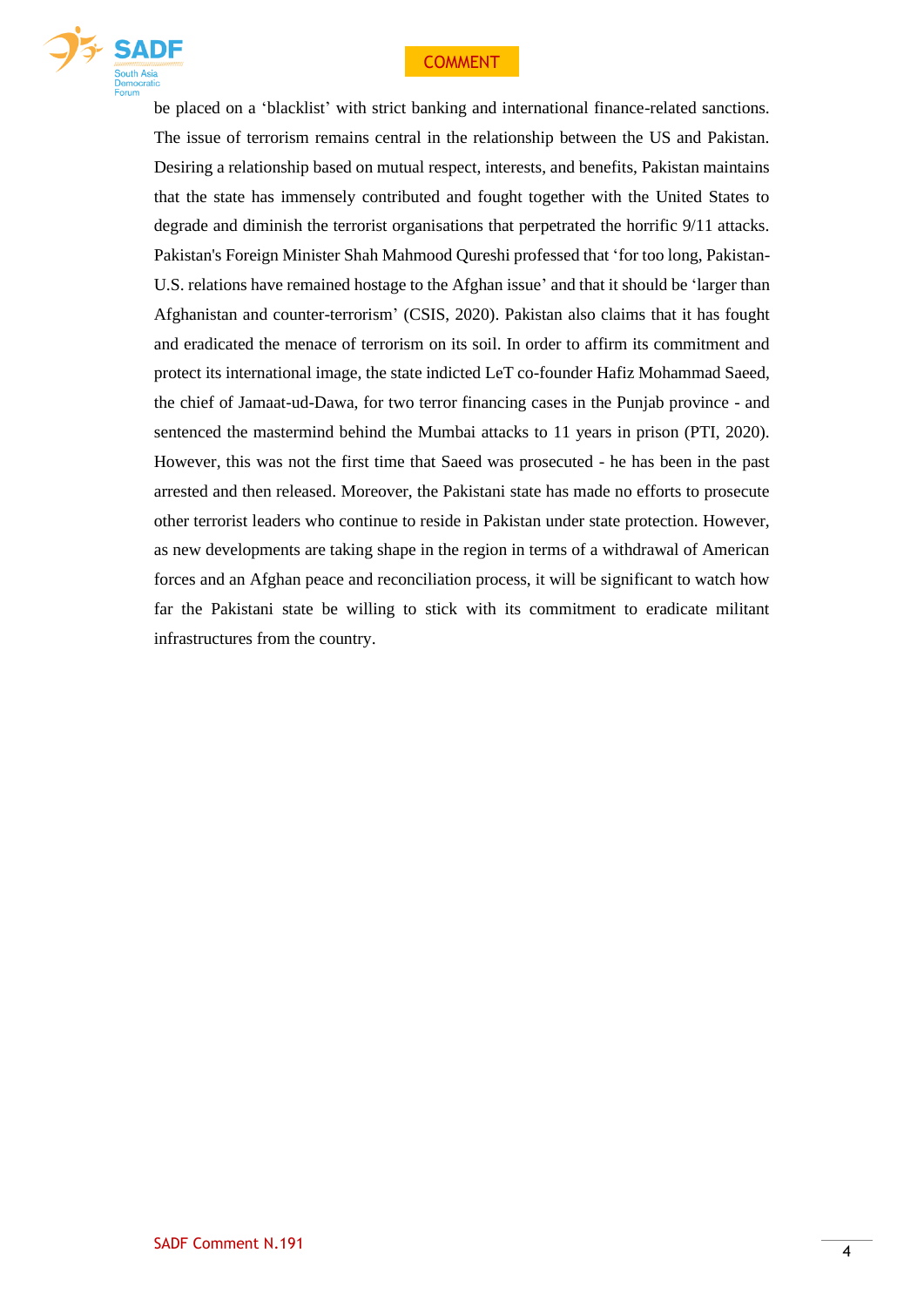

#### **References:**

- Baabar, M. (2020, June 26). Pakistan disappointed over 'self-contradictory' US report on terrorism. International The News. [https://www.thenews.com.pk/print/678097](https://www.thenews.com.pk/print/678097-pakistan-disappointed-over-self-contradictory-us-report-on-terrorism) [pakistan-disappointed-over-self-contradictory-us-report-on-terrorism](https://www.thenews.com.pk/print/678097-pakistan-disappointed-over-self-contradictory-us-report-on-terrorism)
- Improved Pak-US ties linked to irreversible action against terrorists. International The News. [https://www.thenews.com.pk/print/506917-improved-pak-us-ties-linked](https://www.thenews.com.pk/print/506917-improved-pak-us-ties-linked-to-irreversible-action-against-terrorists)[to-irreversible-action-against-terrorists](https://www.thenews.com.pk/print/506917-improved-pak-us-ties-linked-to-irreversible-action-against-terrorists)
- Iyengar, R. (2016, March 4). Pakistan has finally Admitted that Afghan Taliban leaders are living there. TIME. [https://time.com/4247456/pakistan-taliban-afghanistan-sartaj](https://time.com/4247456/pakistan-taliban-afghanistan-sartaj-aziz/)[aziz/](https://time.com/4247456/pakistan-taliban-afghanistan-sartaj-aziz/)
- Jaffrelot, C. (2016). *Pakistan at the Crossroads: Domestic Dynamics and External Pressures.* Columbia University Press.
- PTI. (2018, November 19). Pakistan suffered 75,000 casualties, over 123 billion USD was lost: Imran Khan takes jibe at Trump. The New Indian Express. [https://www.newindianexpress.com/world/2018/nov/19/pakistan-suffered-75000](https://www.newindianexpress.com/world/2018/nov/19/pakistan-suffered-75000-casualties-over-123-billion-usd-was-lost-imran-khan-takes-jibe-at-trump-1900416.html) [casualties-over-123-billion-usd-was-lost-imran-khan-takes-jibe-at-trump-](https://www.newindianexpress.com/world/2018/nov/19/pakistan-suffered-75000-casualties-over-123-billion-usd-was-lost-imran-khan-takes-jibe-at-trump-1900416.html)[1900416.html](https://www.newindianexpress.com/world/2018/nov/19/pakistan-suffered-75000-casualties-over-123-billion-usd-was-lost-imran-khan-takes-jibe-at-trump-1900416.html)
- PTI. (2020, February 12). Pakistan court sentences Hafiz Saeed to 11 years in Jail in terror financing cases. The Economic Times. [https://economictimes.indiatimes.com/news/defence/pakistan-court-sentences](https://economictimes.indiatimes.com/news/defence/pakistan-court-sentences-hafiz-saeed-to-11-years-in-jail-in-terror-financing-cases/articleshow/74100508.cms?from=mdr)[hafiz-saeed-to-11-years-in-jail-in-terror-financing](https://economictimes.indiatimes.com/news/defence/pakistan-court-sentences-hafiz-saeed-to-11-years-in-jail-in-terror-financing-cases/articleshow/74100508.cms?from=mdr)[cases/articleshow/74100508.cms?from=mdr](https://economictimes.indiatimes.com/news/defence/pakistan-court-sentences-hafiz-saeed-to-11-years-in-jail-in-terror-financing-cases/articleshow/74100508.cms?from=mdr)
- Reframing the U.S.-Pakistan Strategic Relationship: A Conversation with Foreign Minister Qureshi. (2020, January 16). Center for Strategic and International Studies, Washington, D.C., United States[.https://www.csis.org/events/reframing-us](https://www.csis.org/events/reframing-us-pakistan-strategic-relationship-conversation-foreign-minister-qureshi)[pakistan-strategic-relationship-conversation-foreign-minister-qureshi](https://www.csis.org/events/reframing-us-pakistan-strategic-relationship-conversation-foreign-minister-qureshi)
- The Haqqani Nexus and the Evolution of Al-Qaida.(2011, July 13). Combating Terrorism Centre.<https://ctc.usma.edu/the-haqqani-nexus-and-the-evolution-of-al-qaida/>
- The White House. (2009, December 01). Remarks by the President in Address to the nation on the Way forward in Afghanistan and Pakistan [Press Release]. [https://obamawhitehouse.archives.gov/the-press-office/remarks-president](https://obamawhitehouse.archives.gov/the-press-office/remarks-president-address-nation-way-forward-afghanistan-and-pakistan)[address-nation-way-forward-afghanistan-and-pakistan](https://obamawhitehouse.archives.gov/the-press-office/remarks-president-address-nation-way-forward-afghanistan-and-pakistan)
- The White House. (2017, August 21). Remarks by President Trump on the Strategy in Afghanistan and South Asia [ Press Release].